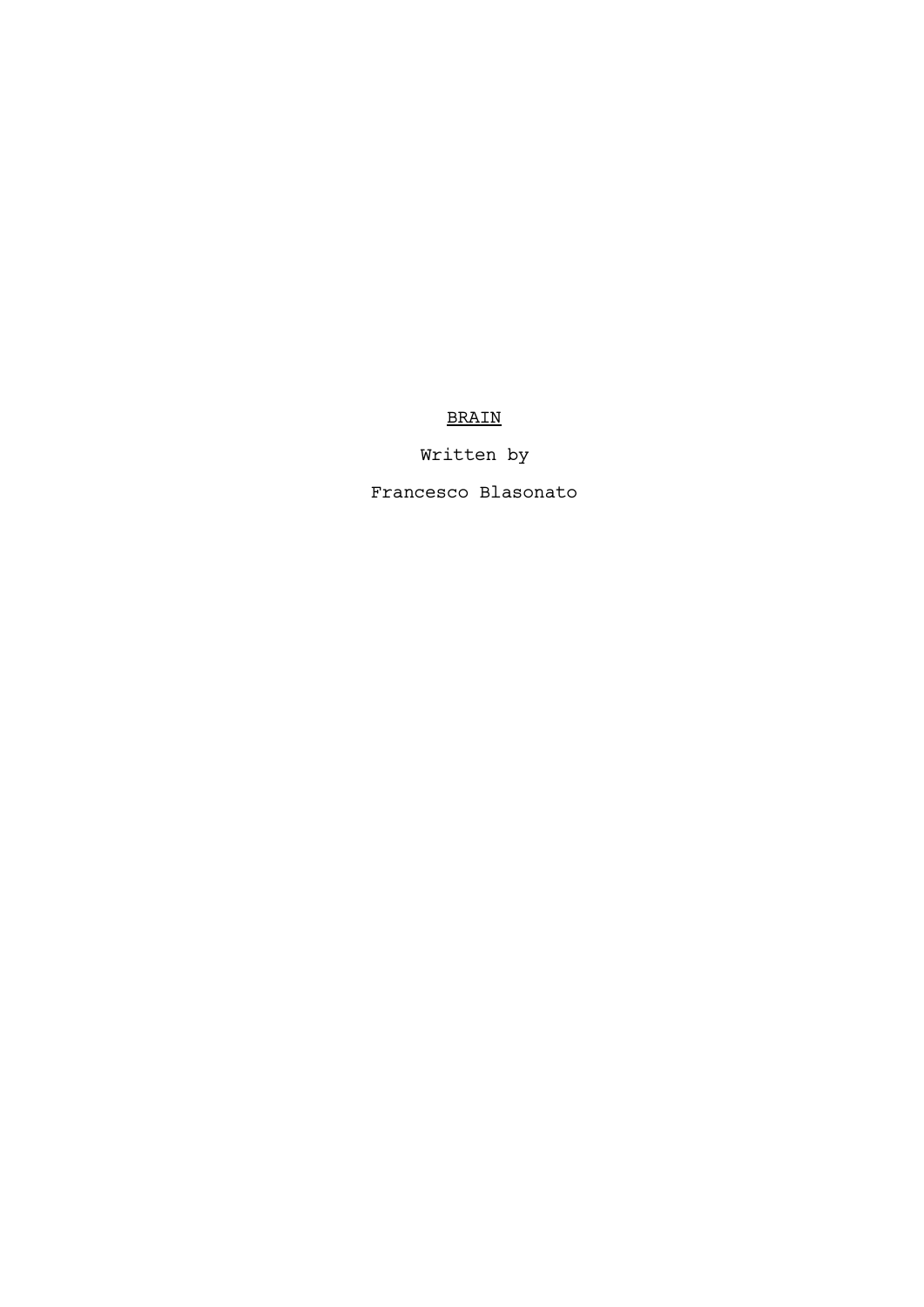INT. JOHN'S BEDROOM - NIGHT

Dirty clothes litter the bed.

A bedside table. The lamp is on.

The second on the analog clock TICKS without missing a beat. TICK...TICK. We hear HEAVY BREATHING match it beat for beat.

JOHN GUSTO, 18, is holding a phone up to his ear, BREATHING HEAVILY and staring into his full length mirror. We hear a FEMALE VOICE on the other end. Calm.

> FEMALE VOICE John?...You fucking hear me?

John tries to compose himself. PHONE STATIC RINGS OUT and begins to ECHO in John's ear, carrying through to his mind.

The HEAVY BREATHING continues.

JOHN (V.O.) A child's conscience is formed by their environment; their notions of good and evil are the result of the moral atmosphere they breathe...It's up to us which one we feed...good or evil.

TITLE: BRAIN

EXT. MUSIC FESTIVAL, STAGE - DAY

A pair of drum sticks ROLL across the toms in rapid succession.

A hand glides down and STRUMS six guitar strings.

The LEAD SINGER grabs the mic and begins BELTING out the lyrics as the music CRANKS UP.

EXT. MUSIC FESTIVAL, GROUNDS - SAME

A music festival in full flight as crazy YOUNG TEENS enjoy the tunes.

Some carry friends on their shoulders, others pose for pictures. There is plenty of booze in plain sight.

Groups are seated on the ground further back, passing a joint around.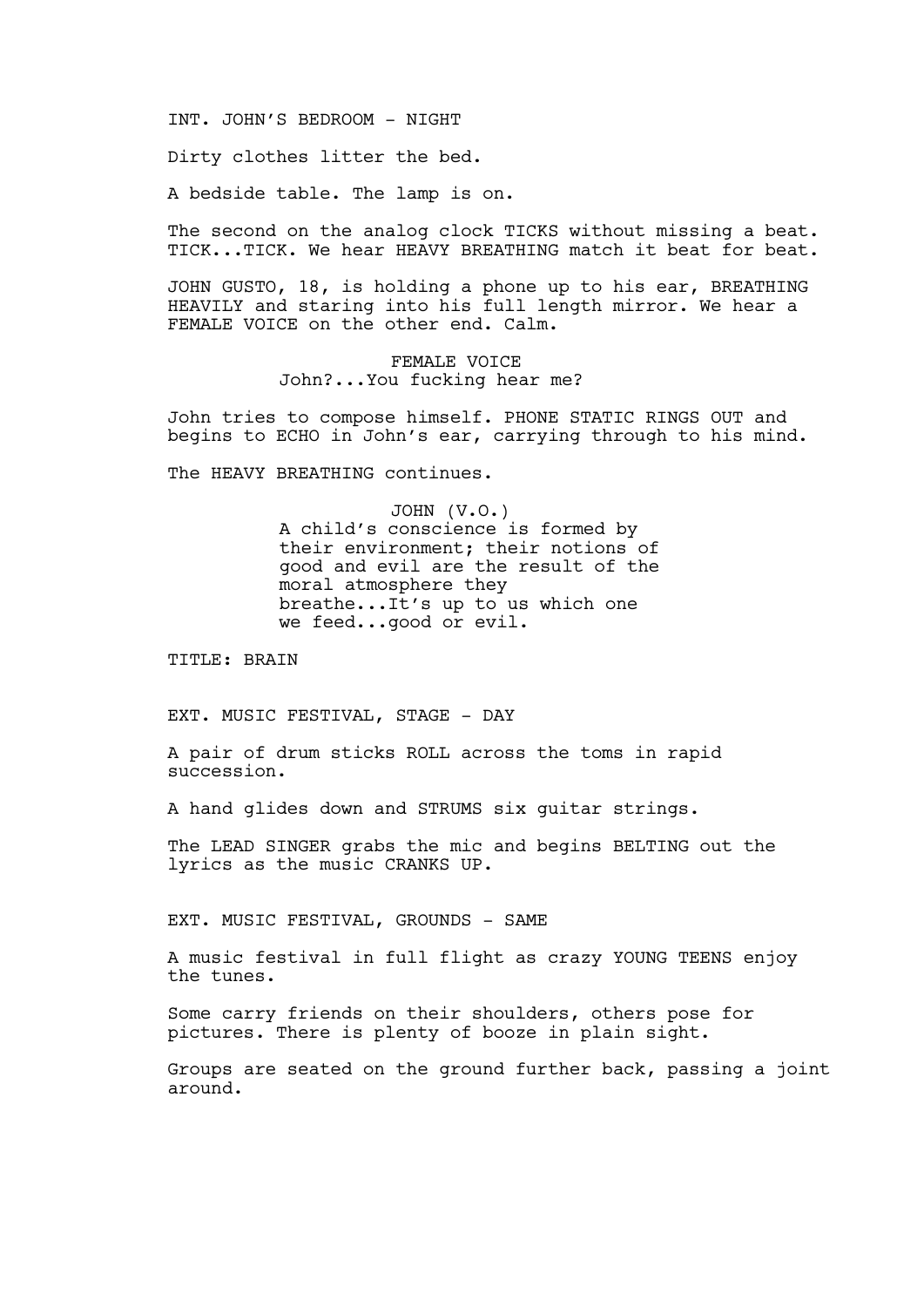POLICE patrol the area.

MALE (V.O.) This is the most powerful hallucinogen ever.

INT. MUSIC FESTIVAL, TOILET CUBICLE - SAME

FRANK, 17, CHLOE, 17 and John are all huddled around in a circle.

Frank is holding a tiny sealable bag filled with crystals.

FRANK DMT. Best part is, it's natural. Our brain produces small amounts when we dream. It's the reason we shift states of consciousness. (beat) Our bodies produce the highest amounts when we're born and when we die.

JOHN You don't really believe that crap do ya?

FRANK There's a million articles on google, look it up...Anyway, my friend Mick took fifty milligrams, a bit more than standard. (beat) He entered another dimension. Says he came in contact with an angel like figure. Completely changed his perspective.

Chloe looks at John with a sneaky smile.

CHLOE Could be fun.

JOHN Yeah, or we could have a fucked up trip and be scarred for life.

FRANK Come on man. You got any idea how hard this stuff was to get--

JOHN I never promised anything.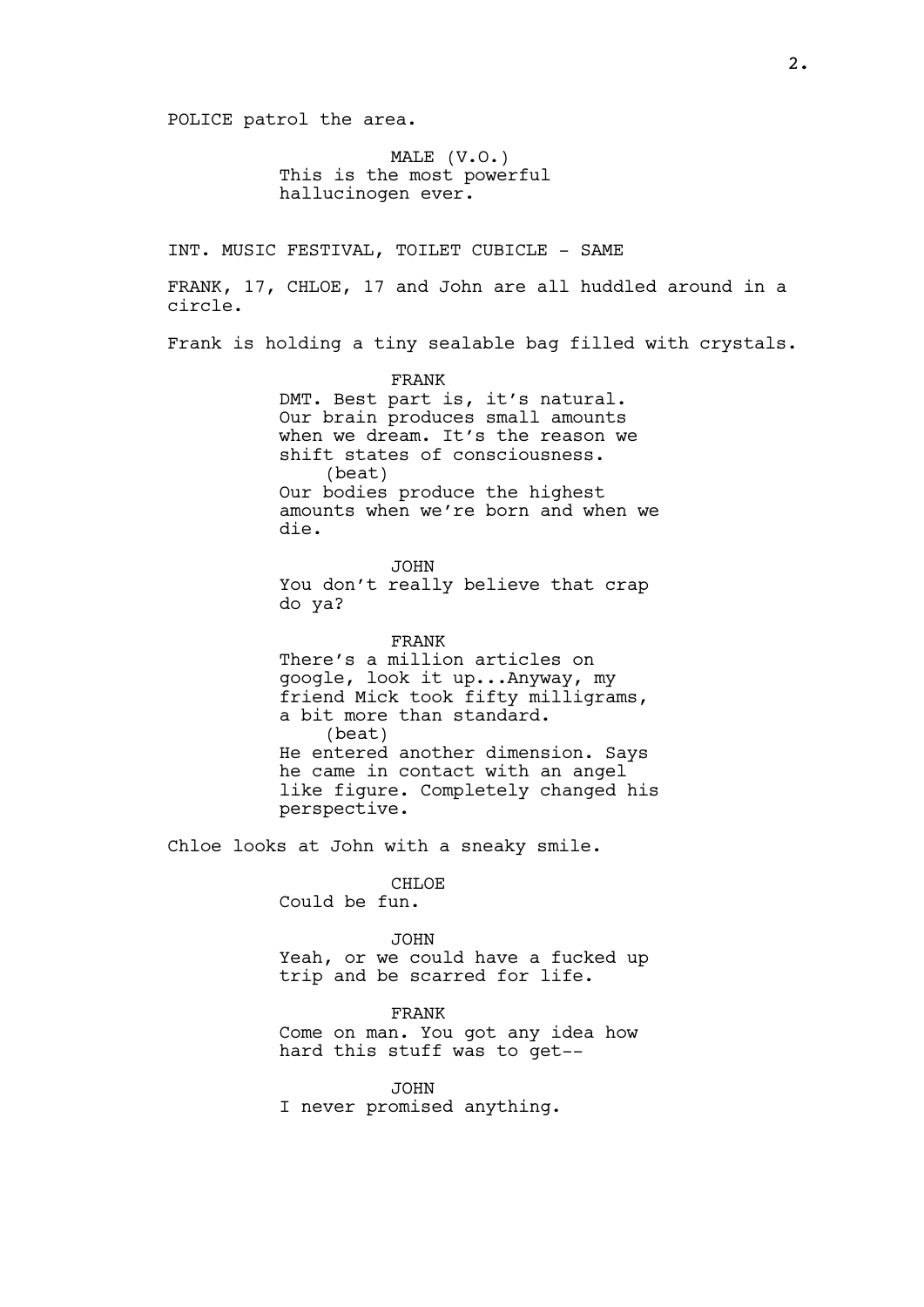Frank looks at Chloe frustrated.

She looks at John playfully and begins twirling her hair with her fingers.

Enticed by the promise of sex, John can't resist.

JOHN (CONT'D)

Fine.

FRANK

Yes!

Frank pulls out a lighter and bong from his bag, shoves all the crystals in and begins LIGHTING IT.

> JOHN Are you sure that's not too much?

FRANK Can you like stop worrying. One hit's probably gonna be around forty milligrams.

JOHN

Probably?

Frank INHALES deeply while still holding the lighter underneath. He passes it Chloe. She TAKES A HIT, then passes it to John. He stares for a while, trying to figure a way out of taking this damn thing. He can't. He succumbs to peer pressure and INHALES.

The smoke runs through his lungs.

INT. JOHN'S MIND

We move up to the inside of his mind, pushing closer toward the pineal gland. It EXPLODES WITH ELECTRICAL ACTIVITY.

NUERONS FIRE FRANTICALLY.

INT. MUSIC FESTIVAL, TOILET CUBICLE - SAME

Chloe, dizzy, holds her stomach.

Frank, already out of it attempts to talk but slurs his speech.

> FRANK (mumbling) Culuuurr..arrounggd.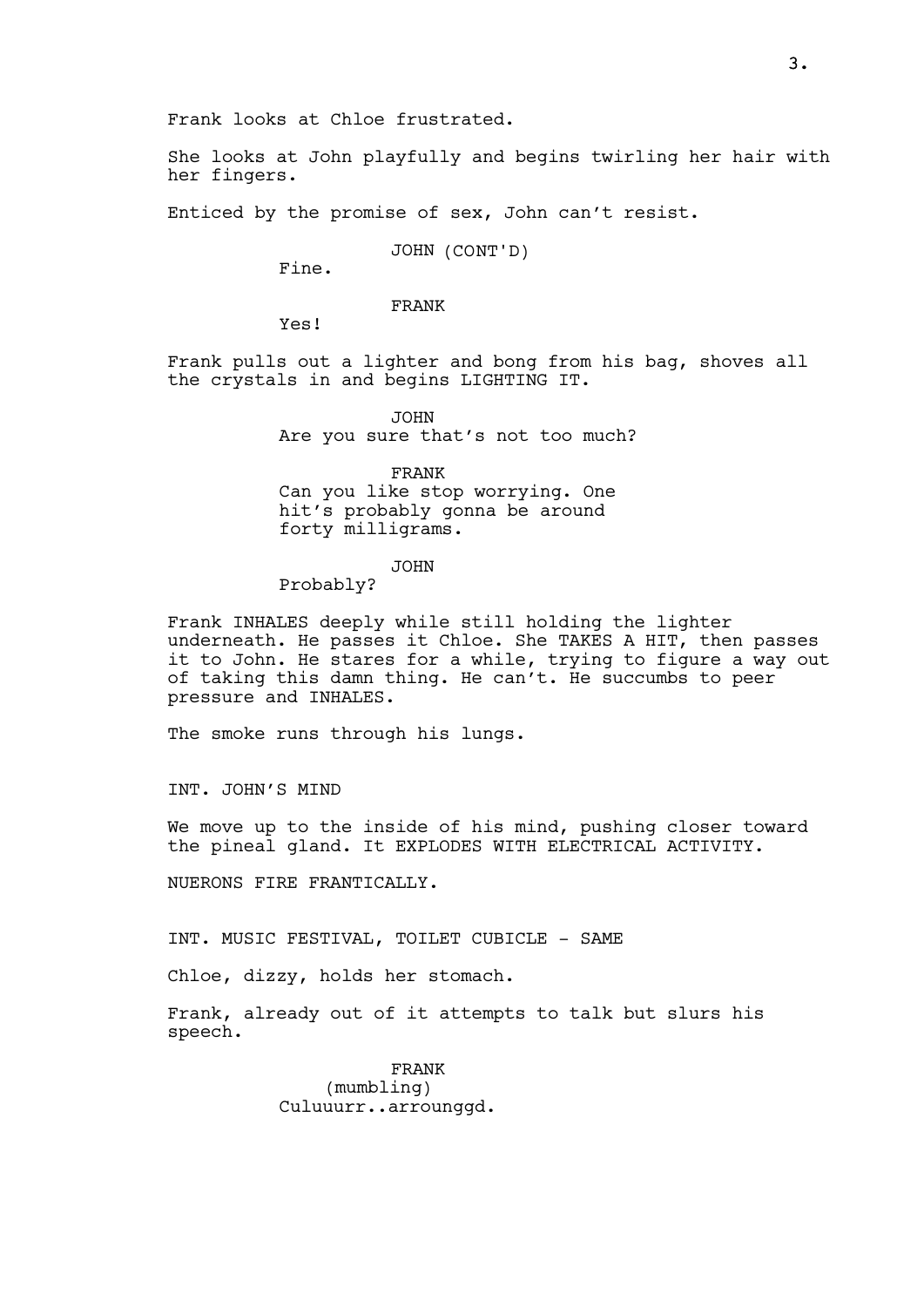Chloe COLLAPSES to the floor.

John looks on in horror, then DROPS. BLACK.

INT. BACK OF AMBULANCE - NIGHT

John opens his eyes. Sees two PARAMEDICS with him. The SIREN is going off. He closes his eyes.

INT. HOSPITAL ROOM - LATER

John opens his eyes. He's in a hospital bed. His parents, BEN and SARAH are talking quietly to a DOCTOR. He closes his eyes.

INT. JOHN'S BEDROOM - LATER

John opens his eyes. He's laying on his bed. His dad, Ben, is sitting by his side.

> BEN How you doing son?

JOHN What happened?

BEN Doctor said it was a bad case of Dimethyltryptamine.

JOHN Frank and Chloe. Where are they? I have to see them.

BEN Frank is fine. You can see him after you rest a bit.

JOHN And Chloe?

BEN Son...She um--

JOHN

She's dead.

A silence fills the air for a moment.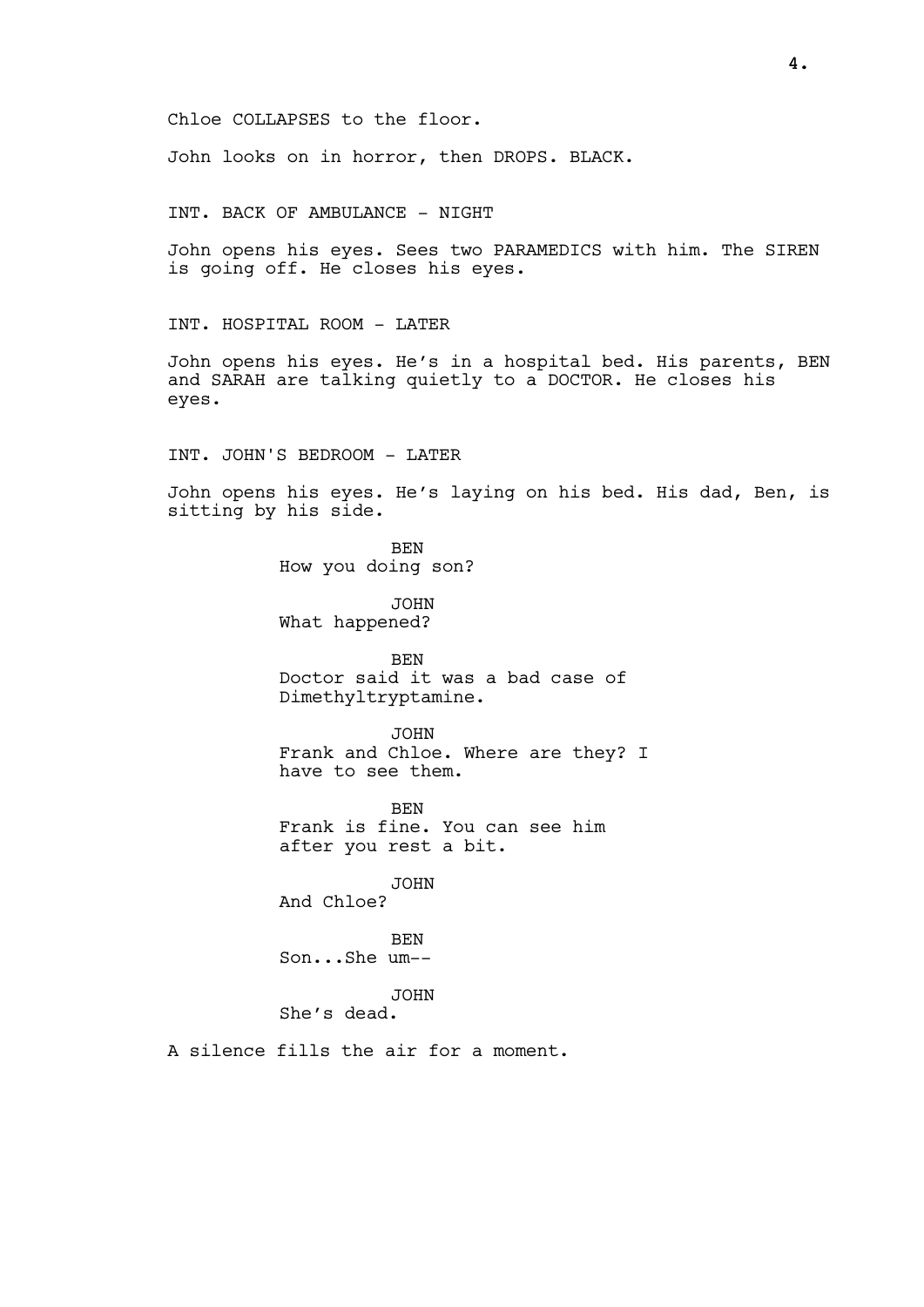Ben leaves the room closing the door behind him.

Try get some rest. Your mother will

BEN

put dinner on.

John moves around attempting to get some rest. A slight TINGLE in his forehead begins to make him anxious. He tosses trying to shake it off. The TINGLE now turns into a PULSE. In pain, John reaches for his head with his hand and tries to calm himself. The pain grows worse as the PULSATING turns into THROBBING.

INT. JOHN'S MIND

Memories FLASH across John's mind at an alarming rate like a slideshow on steroids, until we eventually stop on one with him and Chloe.

> CHLOE I love you...you know that right?

INT. JOHN'S BEDROOM - SAME

John's eyes fling open and he sits up to discover...he's not alone.

All colour has gone. We're in black and white. The memory has come to life.

Chloe and a past version of himself are seated in the corner of his bedroom. Chloe and past John continue their conversion seemingly unaware.

> PAST JOHN Why'd you make me do it?

John gets up from his bed and slowly walks toward Chloe.

CHLOE Come on? You've never stolen anything before?

PAST JOHN

No!

John approaches Chloe and starts waving his hand in front of her face to see if she responds. She doesn't.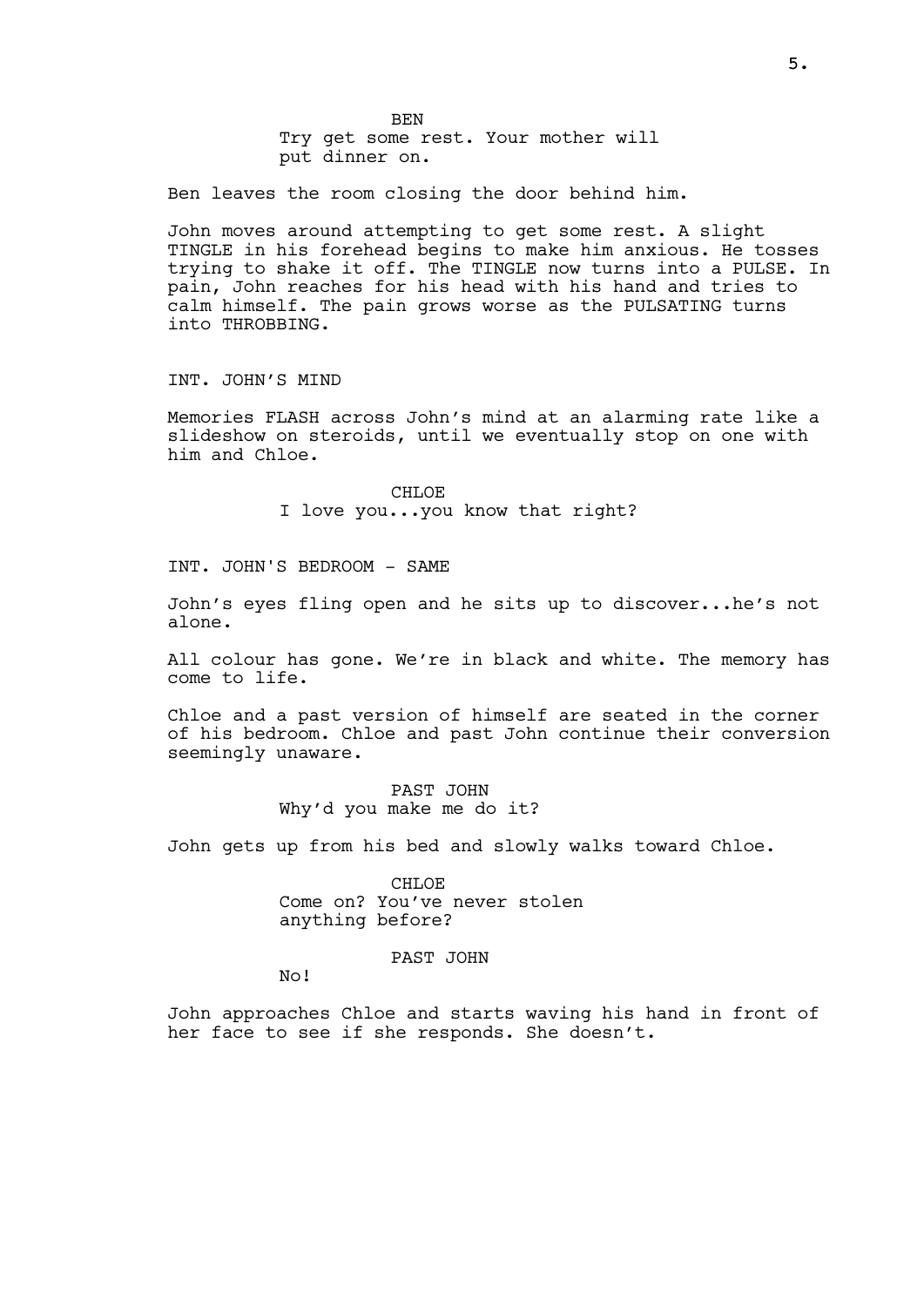CH<sub>LOE</sub> (manipulative) I know your angry, but it's just been really hard lately--

PAST JOHN I'm well aware of your mum's drug problem.

Chloe cuddles up to past John and caresses his face. Past John tries to resist but she starts kissing him.

John watches the interaction take place in awe, still in shock at what's happening.

KNOCK...KNOCK. John turns his attention to the door.

BEN (O.S.) (through door) John...dinner.

JOHN

Coming dad!

John turns back to the conversation but...it's gone. The memory's over. Colour returns.

> FRANK (V.O.) So let me get this straight.

INT. CAFE - DAY

Frank and John chatting over a coffee.

FRANK Your telling me that you can bring memories to life?

JOHN I know it sounds--

FRANK

Crazy?

JOHN Look. It was real. Chloe was there, I was there--well a 'version' of me I guess.

FRANK So its real. What should we call it...magical realism?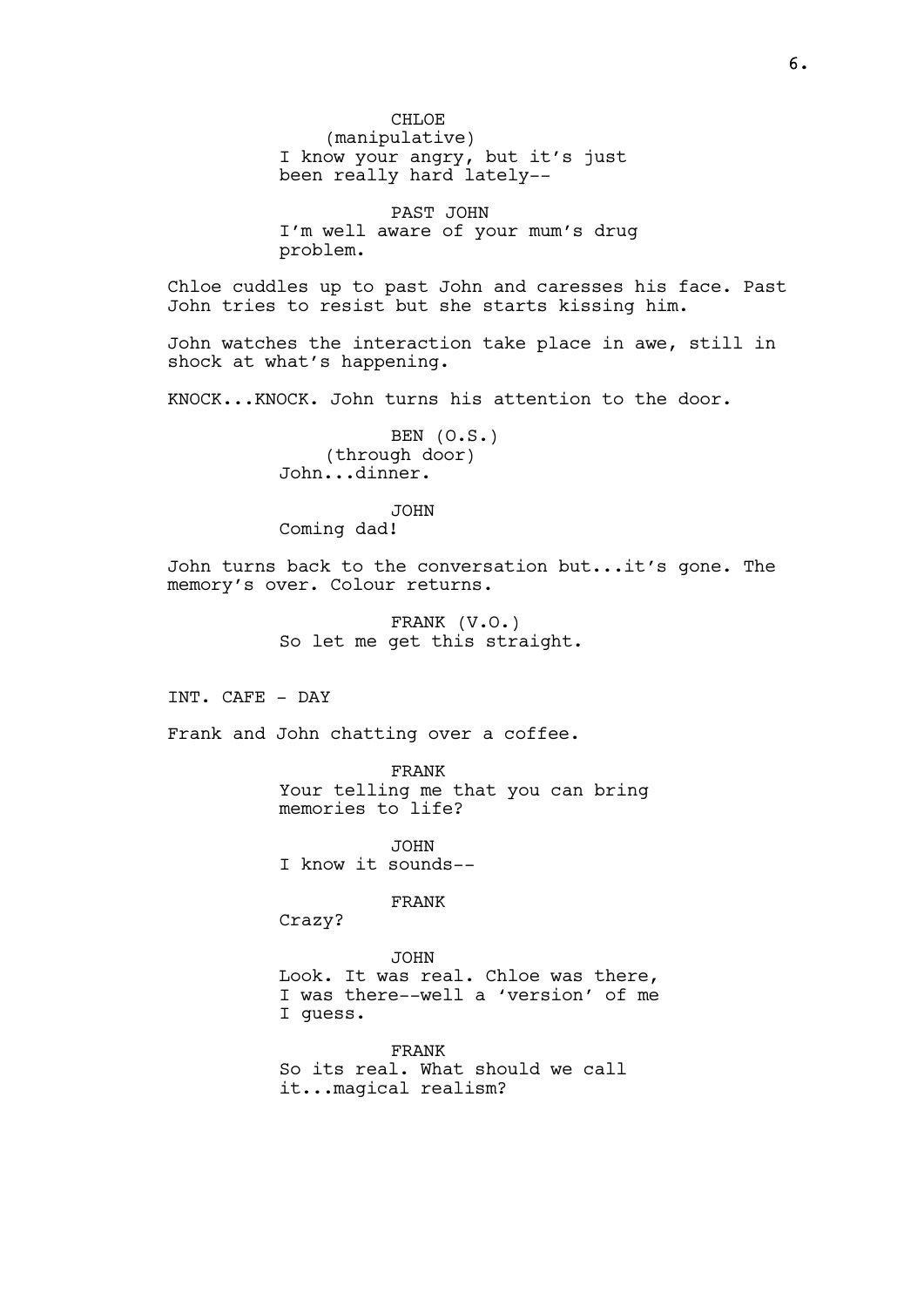JOHN I have to find the people who sold the drugs to you and Chloe.

FRANK Ohhh no, no. That's a bad idea.

JOHN Chloe died Frank. What if someone else has these powers?

FRANK Magical realism?

JOHN You know what I mean. They may know how to reverse it or something--

FRANK Or they put a bullet in your head.

JOHN I need the names Frank.

FRANK This is crazy. You know that right? (gives in) You can find em on skid row.

Frank slides a piece of paper across the table. John takes the paper and heads out the door.

> FRANK (CONT'D) (yelling) This is a bad idea!

EXT. SKID ROW, APARTMENT BLOCK - LATER

A seedy looking apartment block.

John's at the front door of room 124. He KNOCKS.

CARLOS, 30, OPENS the door. His eyes are bloodshot and he's wearing a dirty singlet. Your typical dealer/junkie.

#### CARLOS

What the fuck you want?

John nervous, tries to muster up some courage.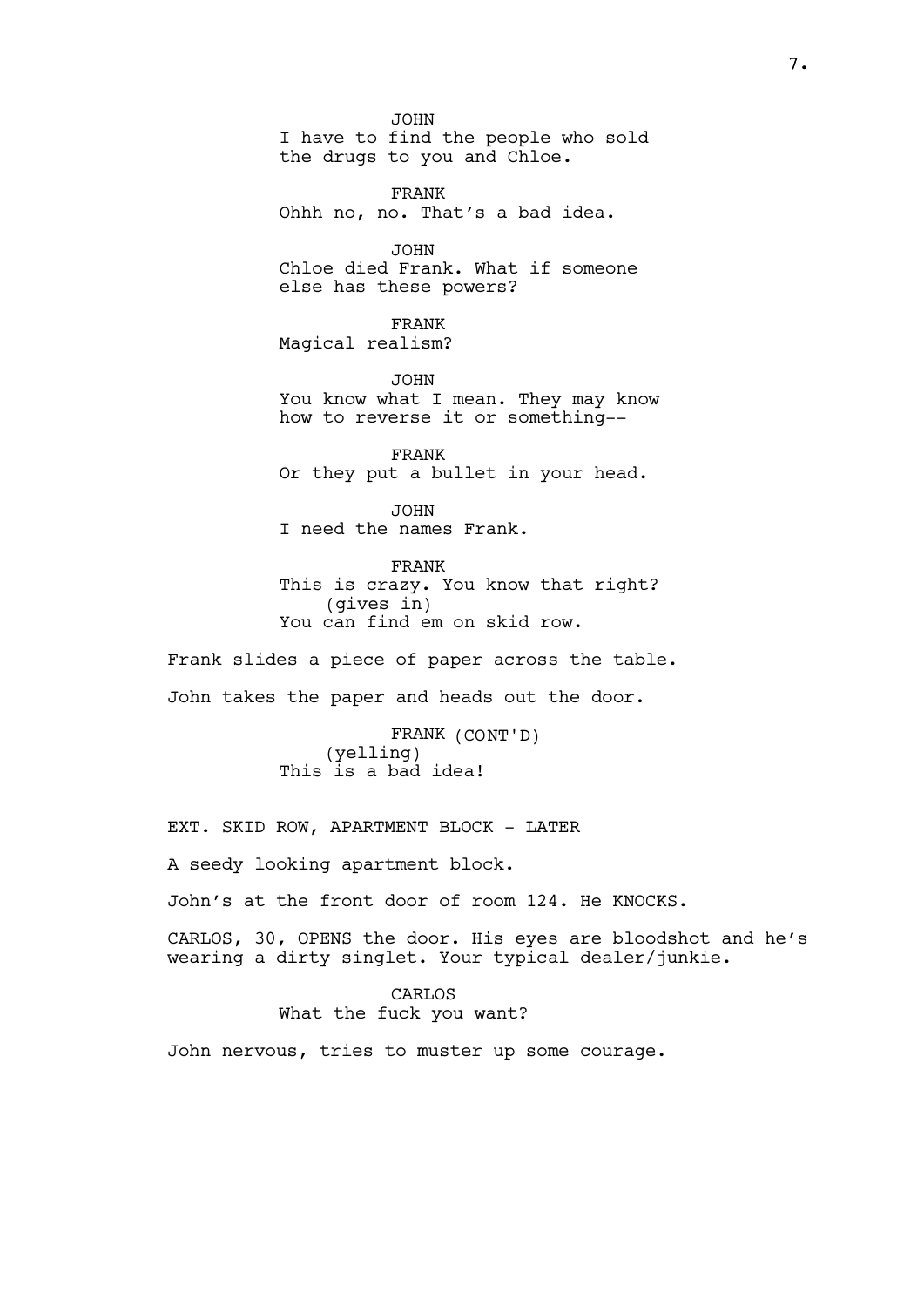JOHN Chloe, my girlfriend. You sold her DMT, now she's dead and my head's all messed up.

CARLOS It's a messy business. Lots of people die. Ain't my problem.

Carlos goes to close the door and John gets his foot in the way.

> JOHN Listen! Your shit fucked me up.

The pain starts to return to John's head.

CARLOS

I just sell the shit man...and Chloe, trust me, you should be glad she's dead. She was bad news.

JOHN

What are you--

The pain in John's head intensifies. John grabs his head, pushes past Carlos and STUMBLES inside.

INT. APARTMENT 124 - SAME

John rushes over and COLLAPSES on the couch.

SAM, 22, another drug dealer stands in the corner on his phone.

> CARLOS Hey! If you're not gonna buy anything man then get the fuck out.

Memories flash across John's eyes frantically before we stop on one that took place in this very apartment.

> CARLOS (CONT'D) Hey! You deaf?

John opens his eyes to discover another memory has come to life. Only this time, it's not his. We're in black and white again.

Chloe and Carlos are arguing in the middle of the apartment.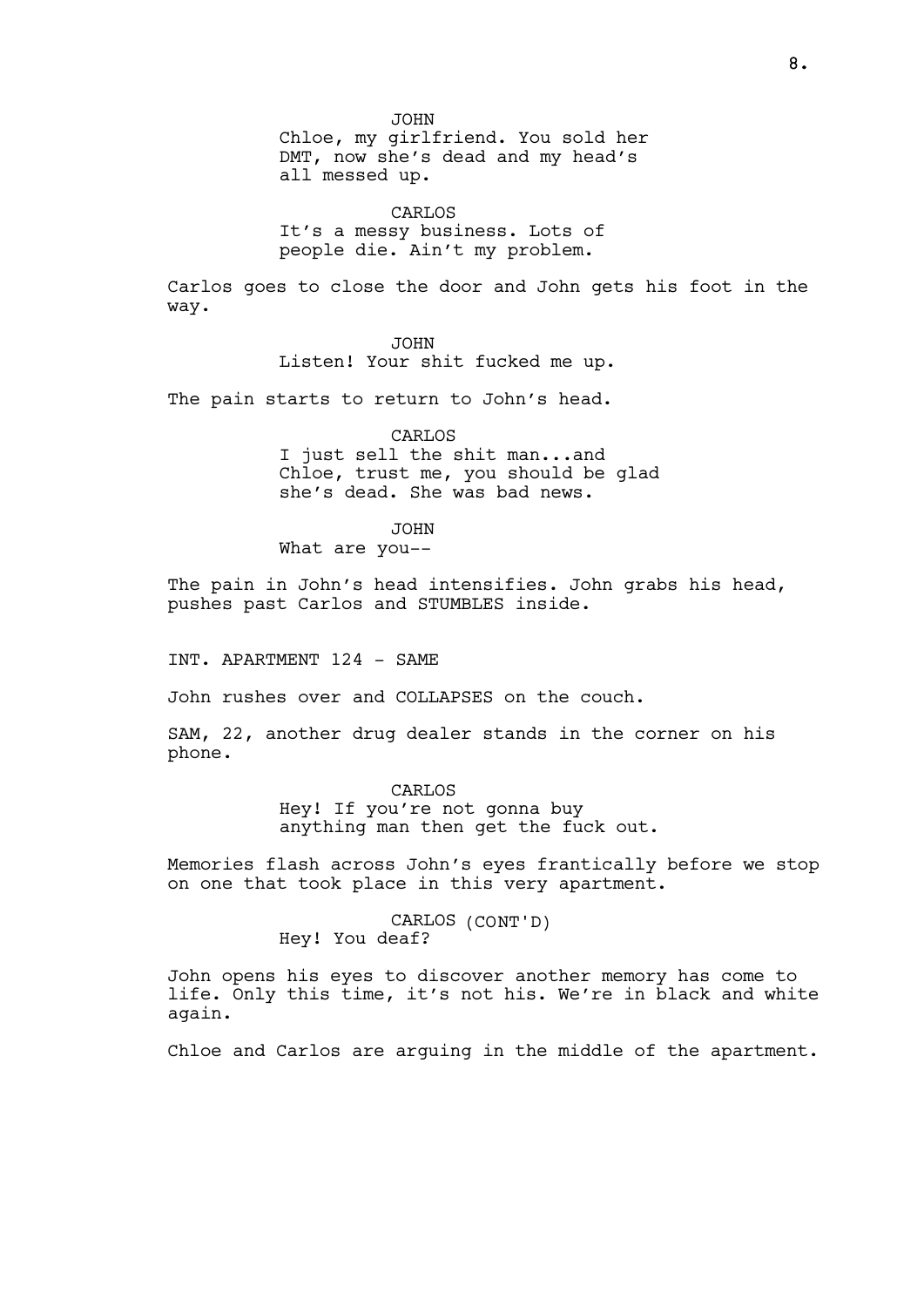CH<sub>LOE</sub> Stop being such a pussy and just gimme the shit. You know I'm good for the money.

CARLOS You owe my boss two grand. You think I'm stupid?

CH<sub>LOE</sub> No...but I know your horny.

Chloe grabs Carlos' crutch and they start making out.

John makes his way over to Carlos and Chloe, watching them.

JOHN (sotto) That bitch!

Chloe pulls away.

CHLOE So...What do you say? Can I have the stuff?

CARLOS You're crazy bitch.

Carlos pulls out the DMT crystals and hands it to Chloe.

JOHN Why, Chloe...why?

THUD! THUD! A knock on the door.

The memory fades and the colour returns.

Carlos still slightly shocked walks over and OPENS the door.

EXT. APARTMENT 124, FRONT DOOR - SAME

JAMES, 40, a massive bald guy, is holding up a gun to Carlos' forehead.

> JAMES You fucked up.

BANG! BANG!

Carlos hits the floor with a THUD. Dead. James quickly leaves.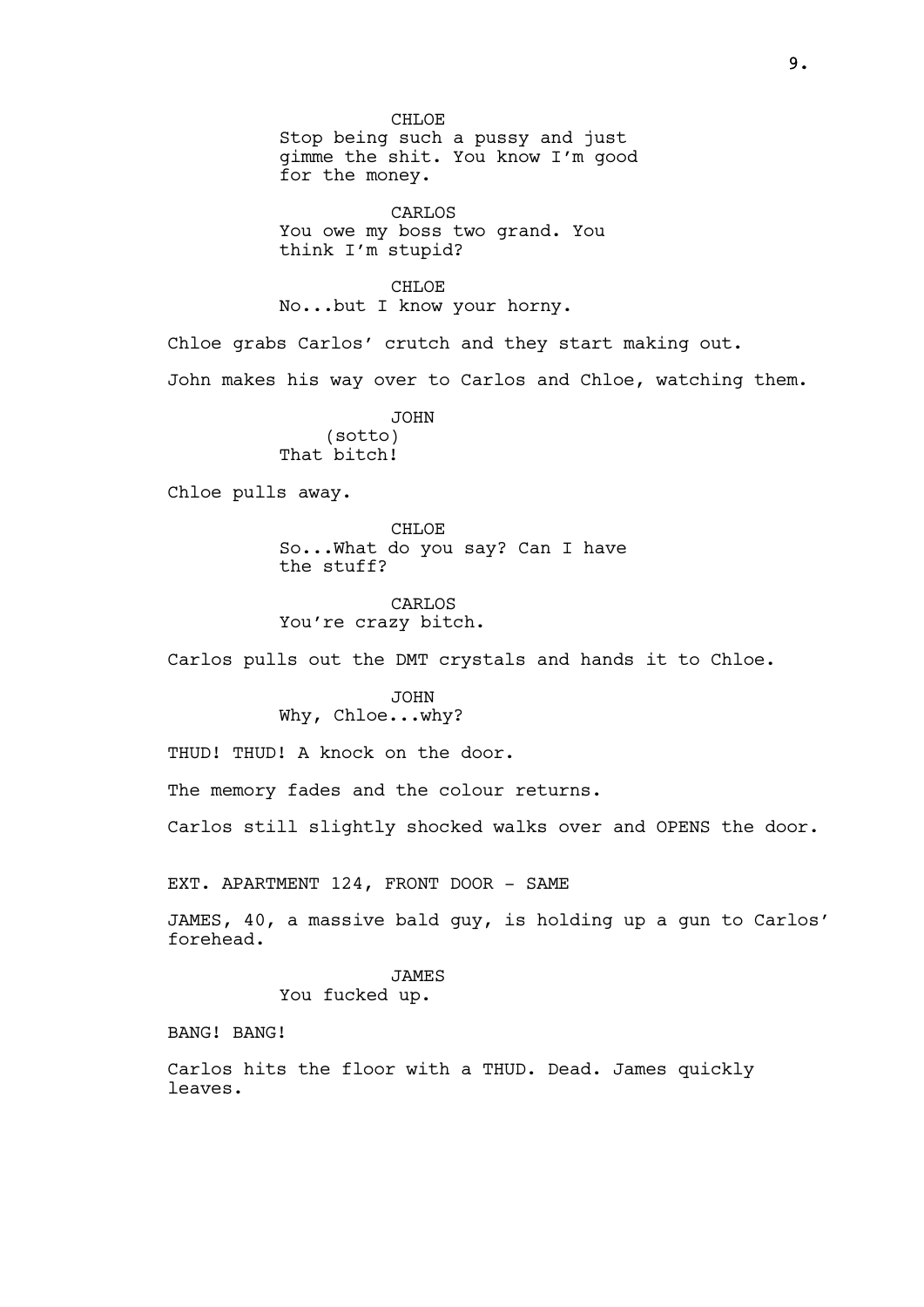INT. APARTMENT 124 - SAME

John in shock THROWS up all over the couch.

Sam walks over to him.

SAM Crazy isn't it.

John slowly looks up at Sam.

JOHN What are you talking about?

SAM The memories...You can bring em to life too. I saw the whole thing.

JOHN But I couldn't see you. It was just Chloe and Carlos.

SAM I'll explain. But first, lets go. Don't wanna be here when the cops show up.

INT. LIBRARY - DAY

Sam and John are seated amongst rows of books.

JOHN Why are we in a library?

SAM

I like books. (beat) So let me explain the rules really quickly. (beat) You can bring a memory to life, whether it's yours or someone else's. They have to be in the room though. Number 2: Only the people from the memory will be there. Anyone else that is in the room prior to the memory beginning will not be in it..and...that's pretty much it.

John thinks it over.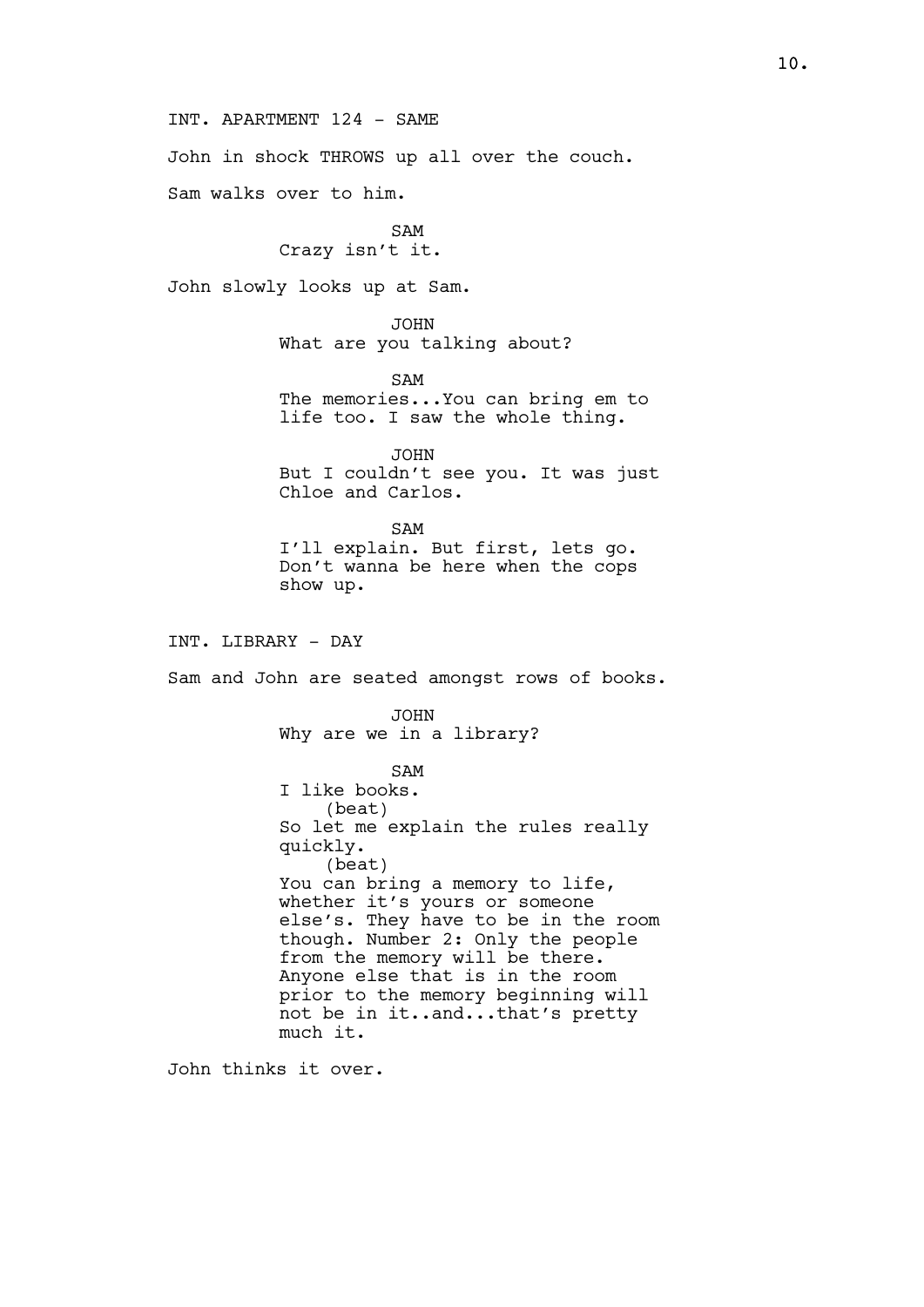JOHN Can I do it at will?

SAM At first it's more triggered by conflict or sadness. Once you learn to control it though, you'll be able to do it whenever.

JOHN Is there a cure?

SAM Don't know. Teresa Munez. She's the one who oversees the movement of DMT.

JOHN What are we waiting for?

EXT. WAREHOUSE, BACK - CONTINUOUS

Multiple trucks and vans are parked out back in front of the garage. Workers are dropping off large parcels and taking them inside.

GUARDS stand at the front.

Sam and John walk up to the guards.

SAM We're here to see Teresa.

The guards look the two up and down. They frisk both of them.

SAM (CONT'D) We're clean man.

INT. WAREHOUSE - CONTINUOUS

Sam and John walk through the warehouse and up to Teresa's office.

> SAM Remember, be cool and let me do the talking. Also, check this out.

INT. TERESA'S OFFICE - CONTINUOUS TERESA, 38, good looking, is seated at her desk.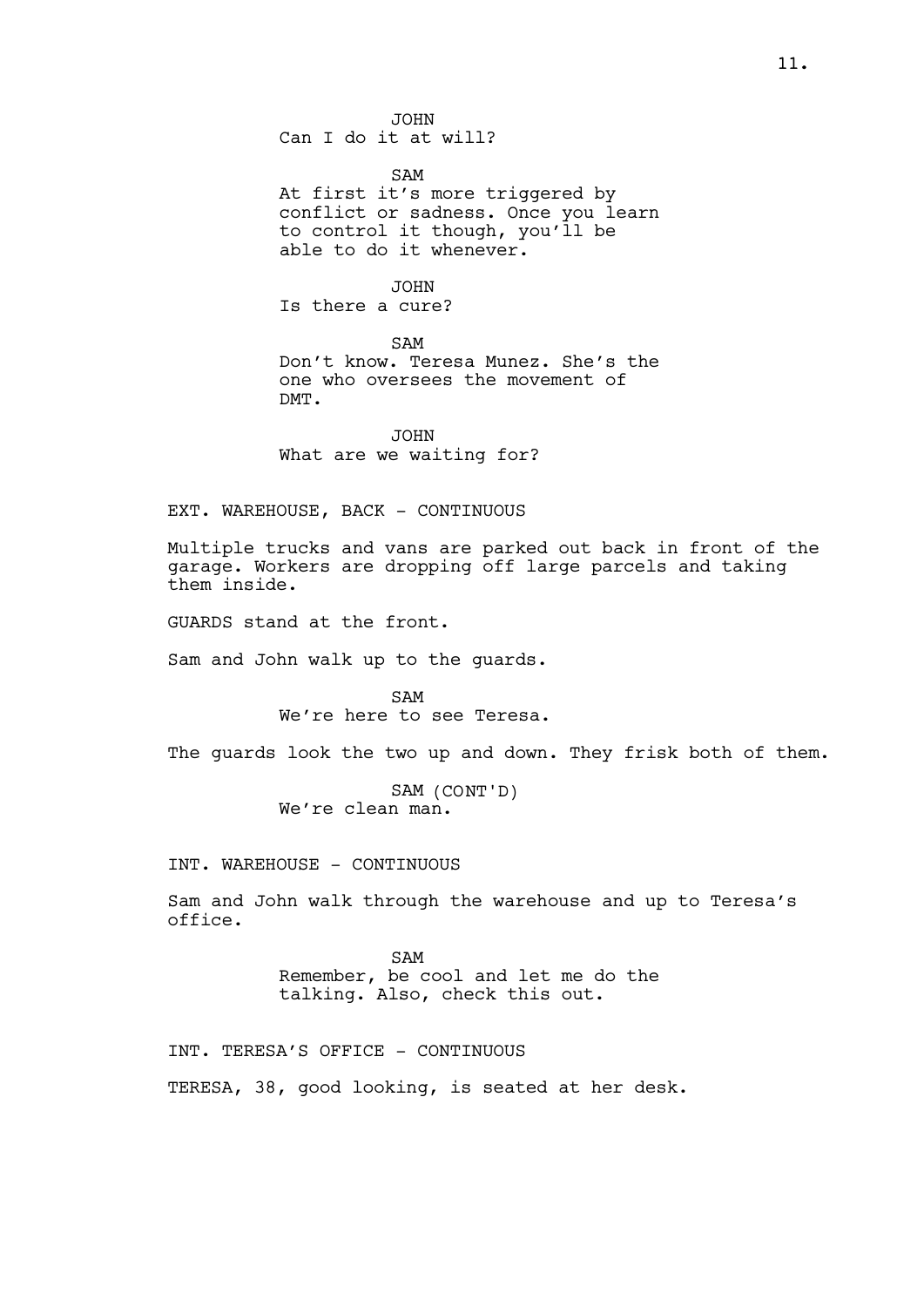BASH! The door swings open quickly. Sam and John burst in. SAM Freeze! LAPD!...I've always wanted to say that. Sam CHUCKLES. John and Teresa look at Sam awkwardly. TERESA Sam. In future, please use the door as intended. SAM Sorry. TERESA What do you want? I'm busy. SAM  $We --$ JOHN (yelling) Your stupid drugs fucked us up! Sam looks at John annoyingly. SAM Dude. I said be cool. JOHN I can recall memories. They come to life, like actual life. In front of me. Teresa is intrigued. TERESA Do you have anymore from that batch? JOHN No. I just want a cure. This must of happened to other people. TERESA I don't have a cure. I am intrigued though.

Teresa gets up and begins walking around the room, thinking.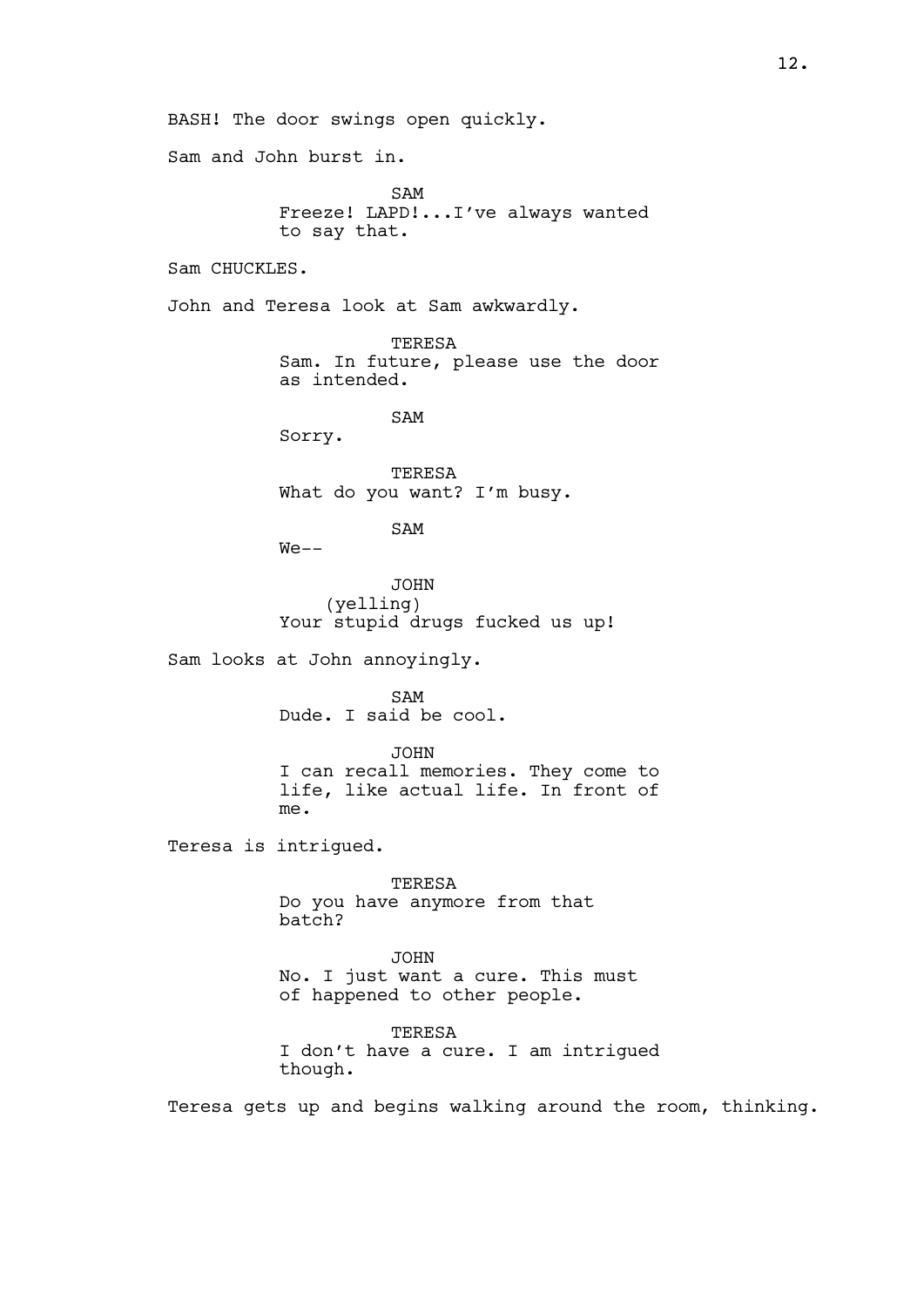TERESA (CONT'D) Bringing memories to life...interesting. Sam sensing Teresa is up to something, interjects. SAM My god look at the time. Don't you have that thing John? John looks at Sam confused. SAM (CONT'D) Yeah the baptism. (to teresa) Sucks we have to go. Well cya bye. Sam grabs John and they rush out. SAM (V.O.) There's one more thing I forgot to tell ya. INT. BAR - NIGHT Sam and John are shooting pool. SAM You can bring people from the present into your memories. Sam takes a SHOT and sinks a red ball. JOHN You said only the people from the memory will be there. Sam lines up a shot and SINKS another red ball. SAM Yeah, that's generally the rule. Sam closes one eye while lining up the shot and SINKS another ball. SAM (CONT'D) However, each of us have a ghost from our past that haunts us.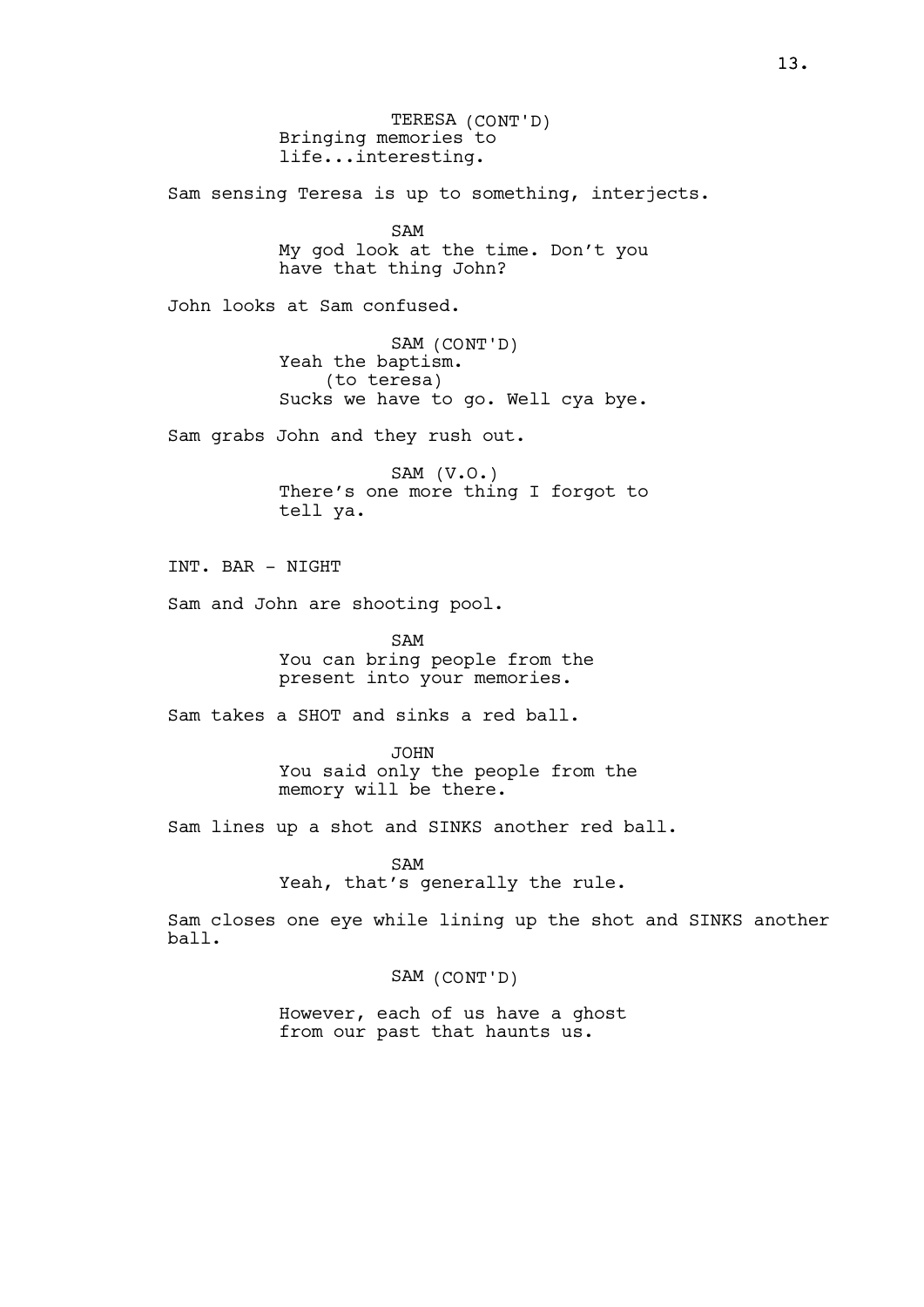JOHN (surprised) Did you take lessons as a kid or something?

SAM

When you overcome that ghost, only then can you start to bring people into your memories. When that happens. You have total control.

Sam sinks the last ball. Game over.

SAM (CONT'D) Understand?

JOHN (thinking) Chloe. She made me steal something a couple years back.

SAM

That's not it. Girls taking advantage of you is a result of something that would of happened earlier in your life. Think.

As John thinks harder, the colour fades again and we enter another memory. This time John is teleported to...

INT. JOHNS HOME, KITCHEN - DAY

John's parents are arguing in the kitchen.

John, now 5, peaks his head around the wall into the kitchen.

SARAH Can't you do anything right! I gave you simple instructions. Pick up the boy from school!

Sarah picks up a bill from the table and waves it in his face.

> SARAH (CONT'D) And this! Two months behind in rent! What are we gonna do?

**BEN** I spoke to the landlord. He assured  $me--$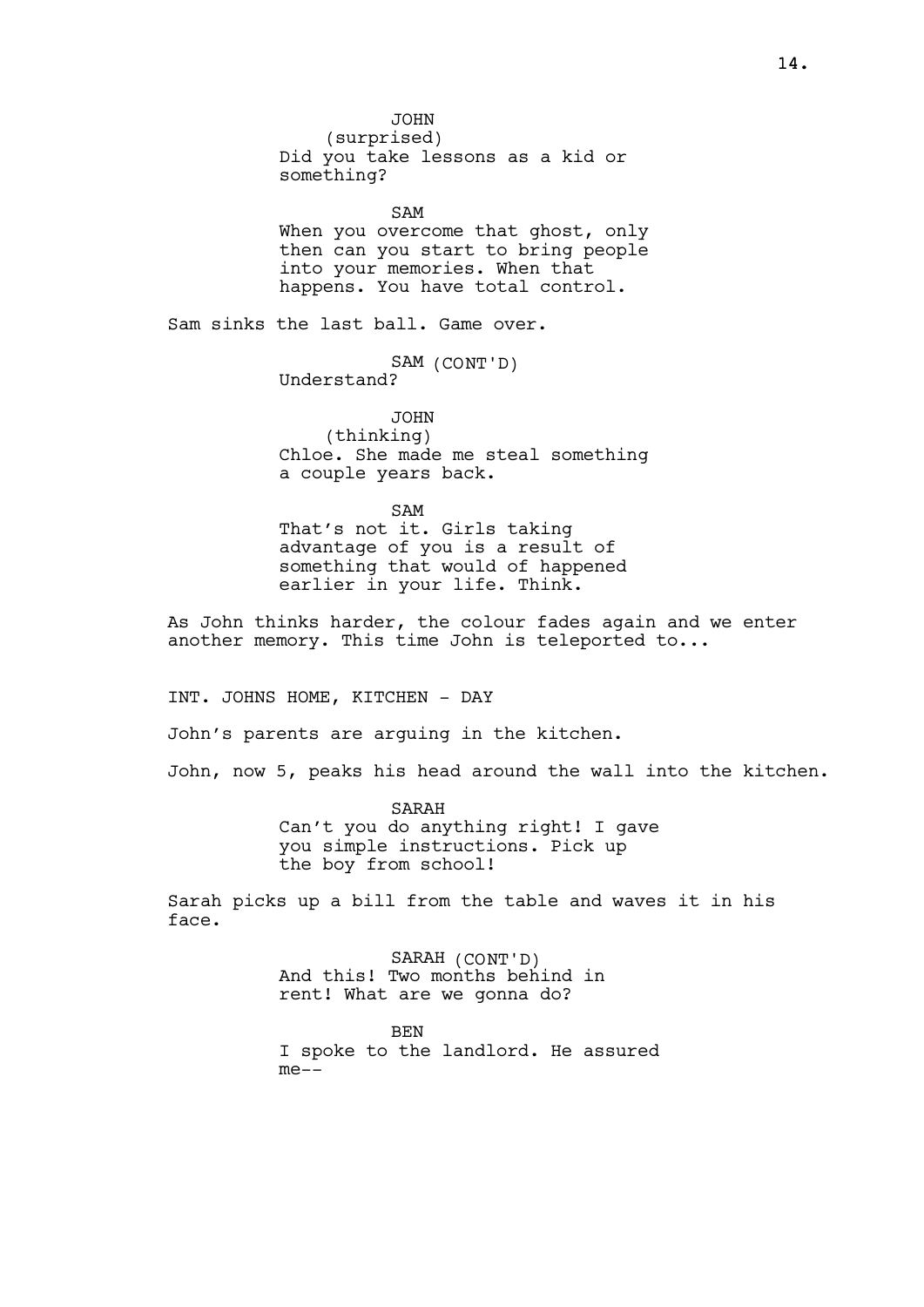BULLSHIT!

Sarah SLAMS the bill down on the table and we return to...

INT. BAR - NIGHT

John opens his eyes. The colour returns.

Sam is standing in front of him waving his hand.

SAM John? You there?

JOHN My mother. She treats my dad like shit. He doesn't think he's worthy of real love.

SAM And neither do you.

JOHN Every girl I've dated. They've--

John looks up at Sam. He finally realizes it.

JOHN (CONT'D) Sam...I'm my dad.

Sam smiles.

SAM Your ready.

INT. JOHN'S HOME - CONTINUOUS

John OPENS the front door.

JOHN Mom, Dad. I'm back. What's for dinner?

John continues to make his way through to the kitchen... As John enters he's shocked to find... Broken dishes on the floor. The pantry open. Its been ransacked... Near the pantry...drops of blood on the floor.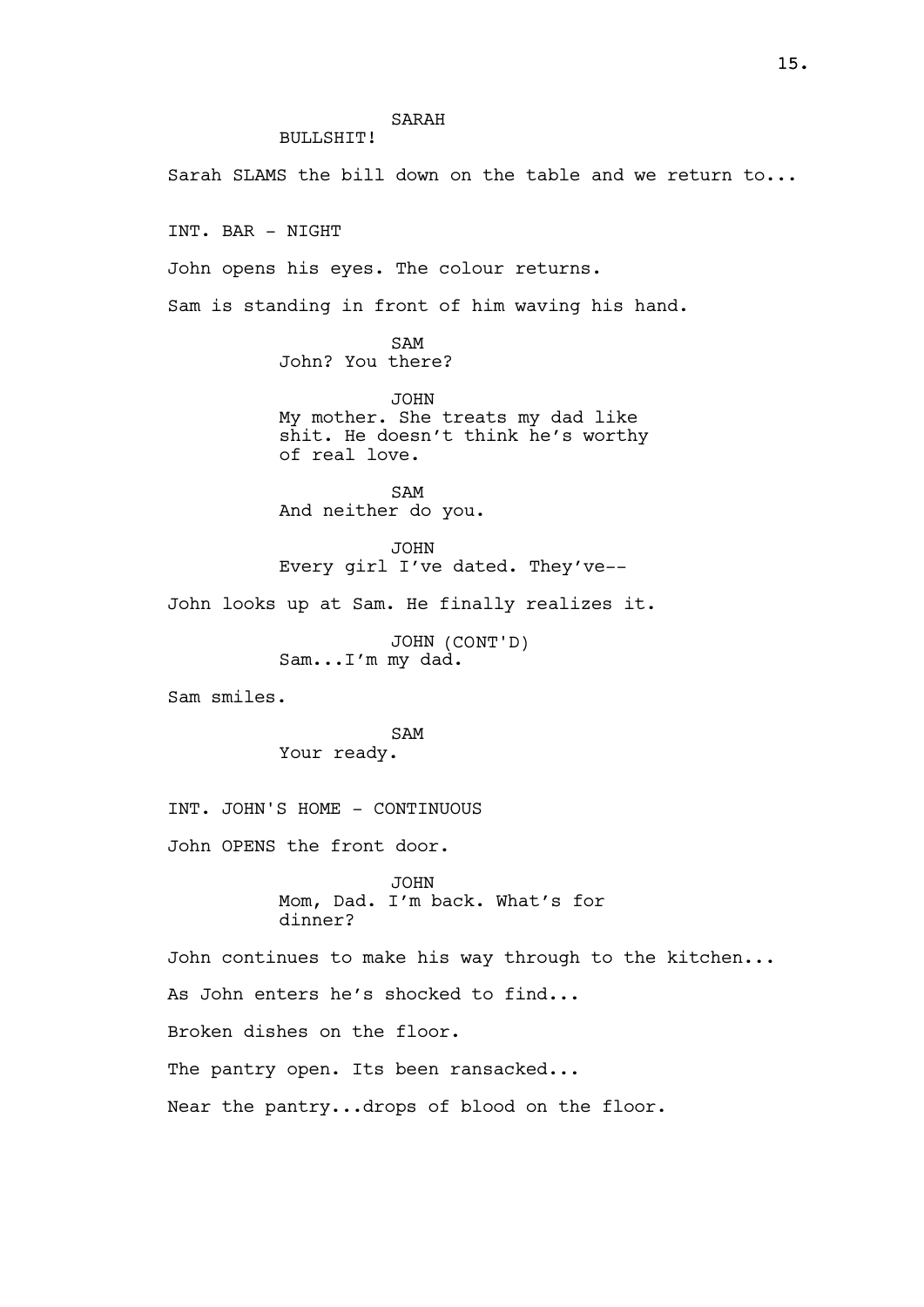He follows them into the...

INT. JOHN'S HOME, LOUNGE ROOM - CONTINUOUS

A knife with blood on it.

**JOHN** (scared) MOM!!

John sprints upstairs to his bedroom.

INT. JOHN'S BEDROOM - CONTINUOUS

John quickly enters and is shocked to find...

Clothes scattered everywhere...

Drawers and cupboards open.

JOHN No, no, no, this can't be happening.

John continues to look around in panic. The whole room has been turned upside down.

BUZZ..BUZZ. His phone GOES OFF. John terrified, looks down at his pocket, pulls out his phone, stares for a moment, private. He answers.

> JOHN (CONT'D) (slowly) Hello?

**TERESA** John. So good of you to answer. I was really disappointed. I was hoping to find some more of that special drug stashed at your home.

JOHN You can get as much DMT as you want. Why the fuck would you ransack my home?

(MORE) **TERESA** You're a special case - your abilities. I was hoping you would have some left over from that batch. (beat)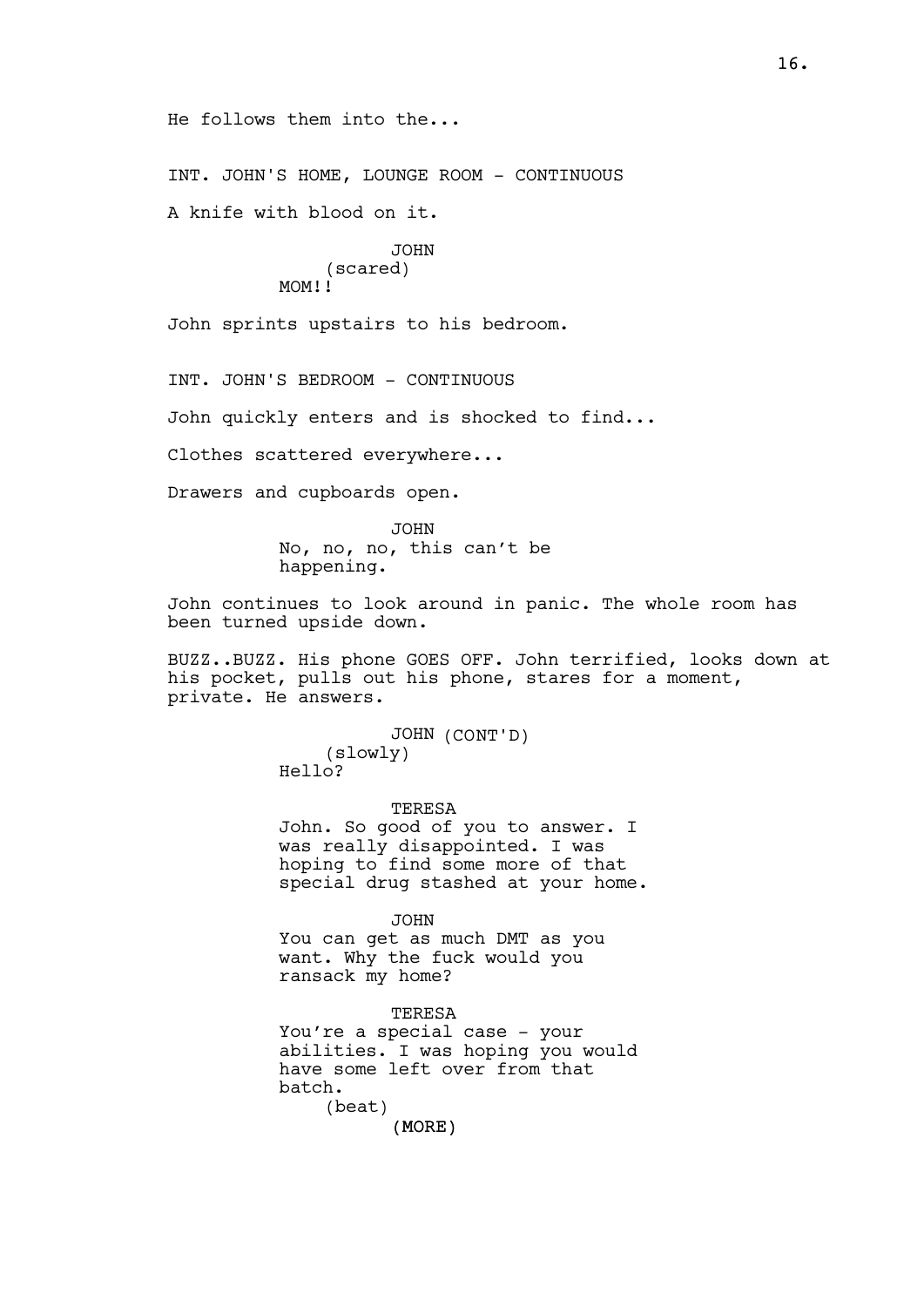TERESA (CONT'D) Oh well. Guess I'll just have to settle for your parents.

John's eyes widen. He rushes over to the mirror and stares back at himself. His breathing INTENSIFIES and becomes HEAVY.

> TERESA (CONT'D) John?...You fucking hear me?

John tries to compose himself. PHONE STATIC RINGS OUT and begins to ECHO in John's ear, carrying through to his mind.

He shakes it off and regains his composure.

JOHN Let me speak to my dad.

A moment of silence and then...

**BEN** 

Son. I know your mother and I haven't always been the best parents, but I know you know what's right and--

A SCRAMBLE and Teresa is back on the line.

TERESA How touching. Everyone's always so dramatic.

JOHN What do I have to do?

TERESA

That's easy. Get down here. I can't get anymore of that batch of DMT, so I need you. See you soon. (beat) One more thing. Sam's dead, I killed him, so don't bother trying to get his help.

CLICK. Teresa hangs up.

John lets out a huge SCREAM.

INT. WAREHOUSE, BACK ROOM - NIGHT

Ben and Sarah are tied up in the centre of the room. Tape over their mouths. We start to move to a corner of the room and see...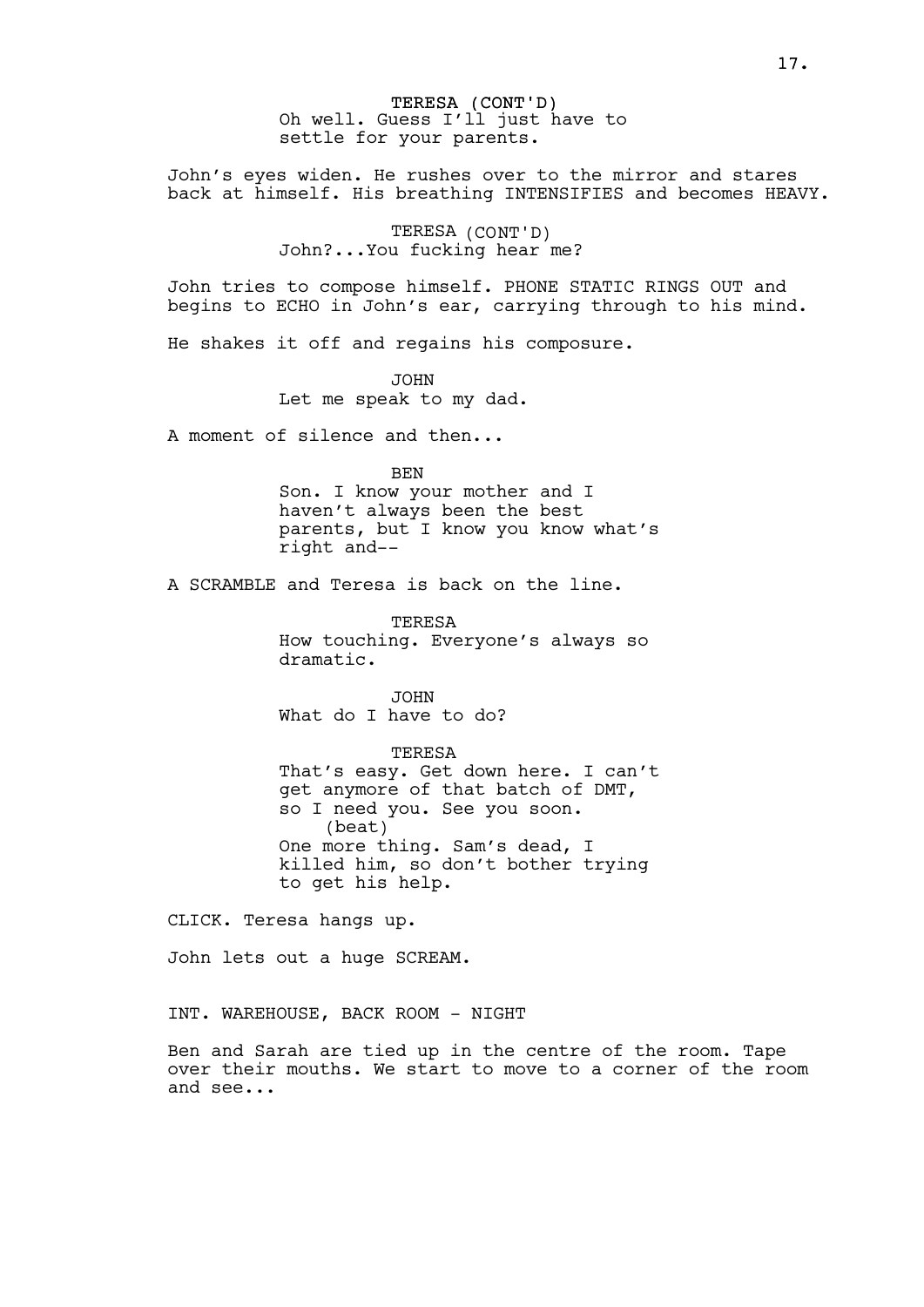On the other side of the room, a desk with multiple monitors. They are receiving feeds from the many security camera's that fill the warehouse.

Teresa enters the room and takes a seat at the desk. She begins watching the monitors. She focusses in on the first.

MONITOR 1 - FONT DOOR

John is at the front door being frisked by the guards. They let him in.

INT. WAREHOUSE, BACK ROOM - CONTINUOUS

TERESA I knew your son wouldn't disappoint.

After a moment the door opens and the guards escort John into the room.

John notices Teresa suspended mid-air in the chamber and bolts over pressing his hands up against the glass.

> JOHN What've you done to her?

Teresa spins around.

TERESA I have her here for testing. She took the same batch as you.

Teresa stands and begins circling John.

TERESA (CONT'D) I wanna see it.

JOHN

What?

TERESA You said you could bring memories to life. I want to see it.

JOHN It doesn't work like that. I can't control it on command.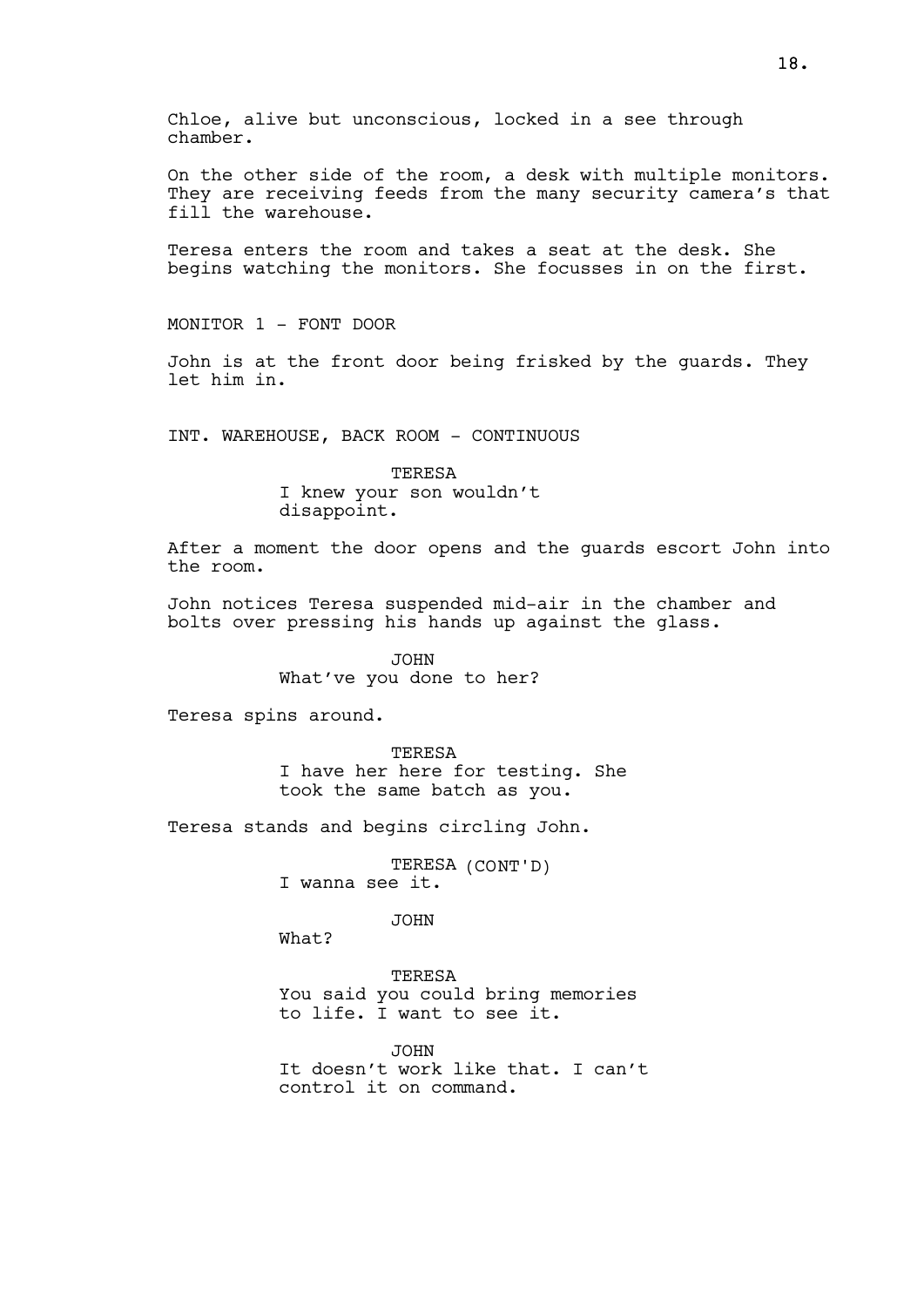Well maybe you need a little help.

Teresa looks over at the guards and gestures toward John's parents.

One guard grabs hold of John while the other pulls out a pair of plyers from his pocket and heads toward Ben.

He kneels down, grabs Ben's finger and rests the plyers next to it.

John tries to wriggle his way loose from the guards grip.

### JOHN Leave him alone!

Teresa gestures again to the guard holding the plyers.

He puts the finger in-between the plyers and...

BEN

AHHHHH!

The tip of the finger drops to the floor. Blood follows.

John closes his eyes and lets out a huge SCREAM...the colour fades and we enter a memory.

INT. CHLOE'S BEDROOM - NIGHT

John opens his eyes.

We are in Chloe's bedroom. One year earlier. John is 17, Chloe is 16.

The two are sitting on the bed talking.

TERESA (O.S.) Shit...You did it.

Present John turns to his right to see Teresa. They both turn their attention to past Chloe and John and observe the conversation.

> CHLOE So...I need this one favour.

Chloe snuggles up to past John.

PAST JOHN It's always one favour.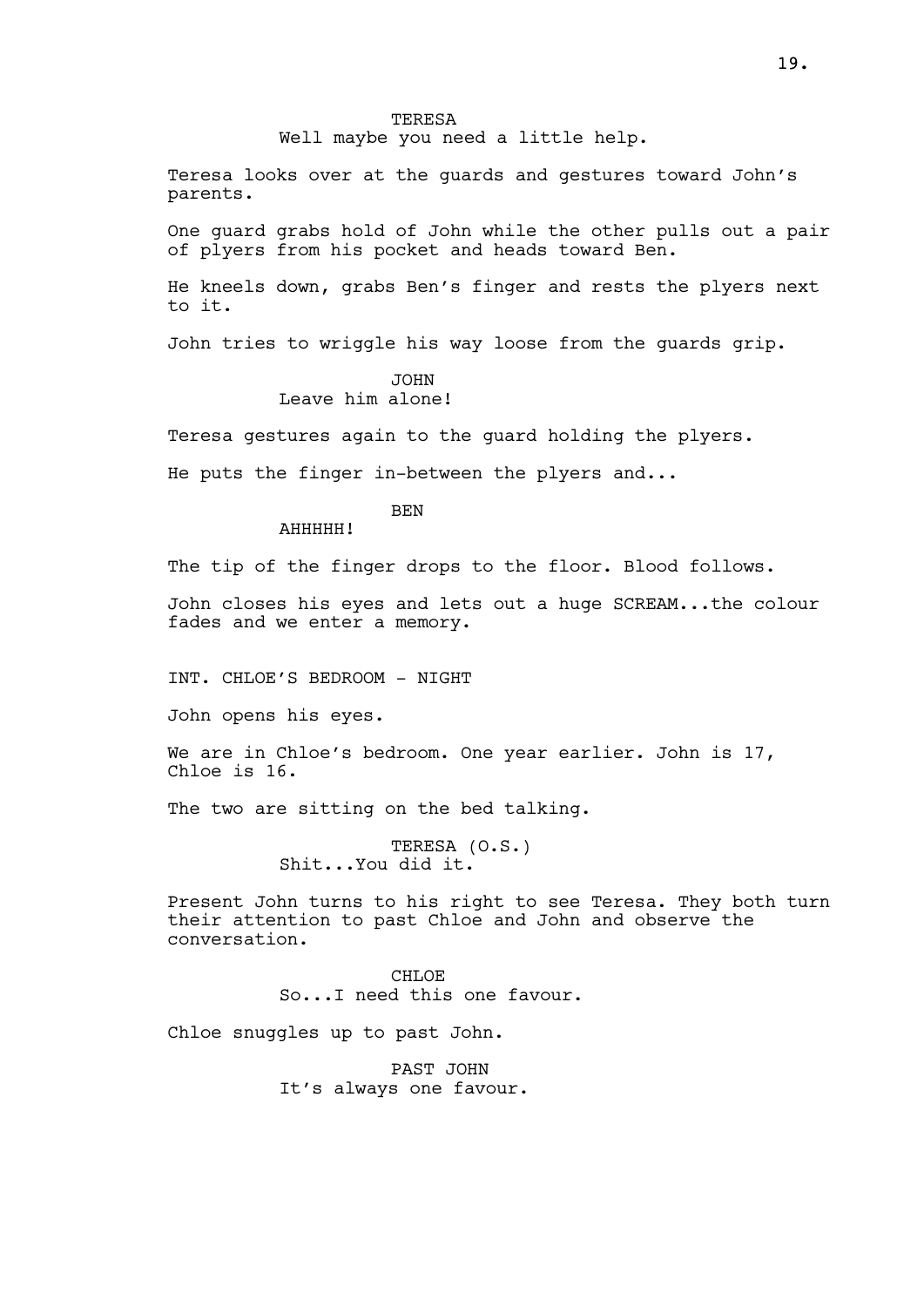CH<sub>LOE</sub> I promise it's just one. You know Greg? In our science class?

PAST JOHN

Yeah.

CHLOE<sup>1</sup> Well. He was an ass to me and my friends at lunch yesterday.

PAST JOHN (annoyed) So what'd you want me to do? Beat him up?

CHLOE Could you?

Chloe batts her eyes, playfully at John.

PAST JOHN

No!

CHLOE (pissed) Did you just say no?

John is in shock as he continues to observe.

JOHN That's not how this memory was suppose to go. I specifically remember--

John's eyes widen.

JOHN (CONT'D) (thinking) Unless I managed to change the past. That was never one of the rules.

PAST JOHN

I said NO!

As he says this, an EXPLOSION of light occurs. Both John and Teresa are blinded and we return to...

INT. WAREHOUSE, BACK ROOM - NIGHT

John opens his eyes. The colour returns. He's sitting on the floor. He slowly looks around and sees...